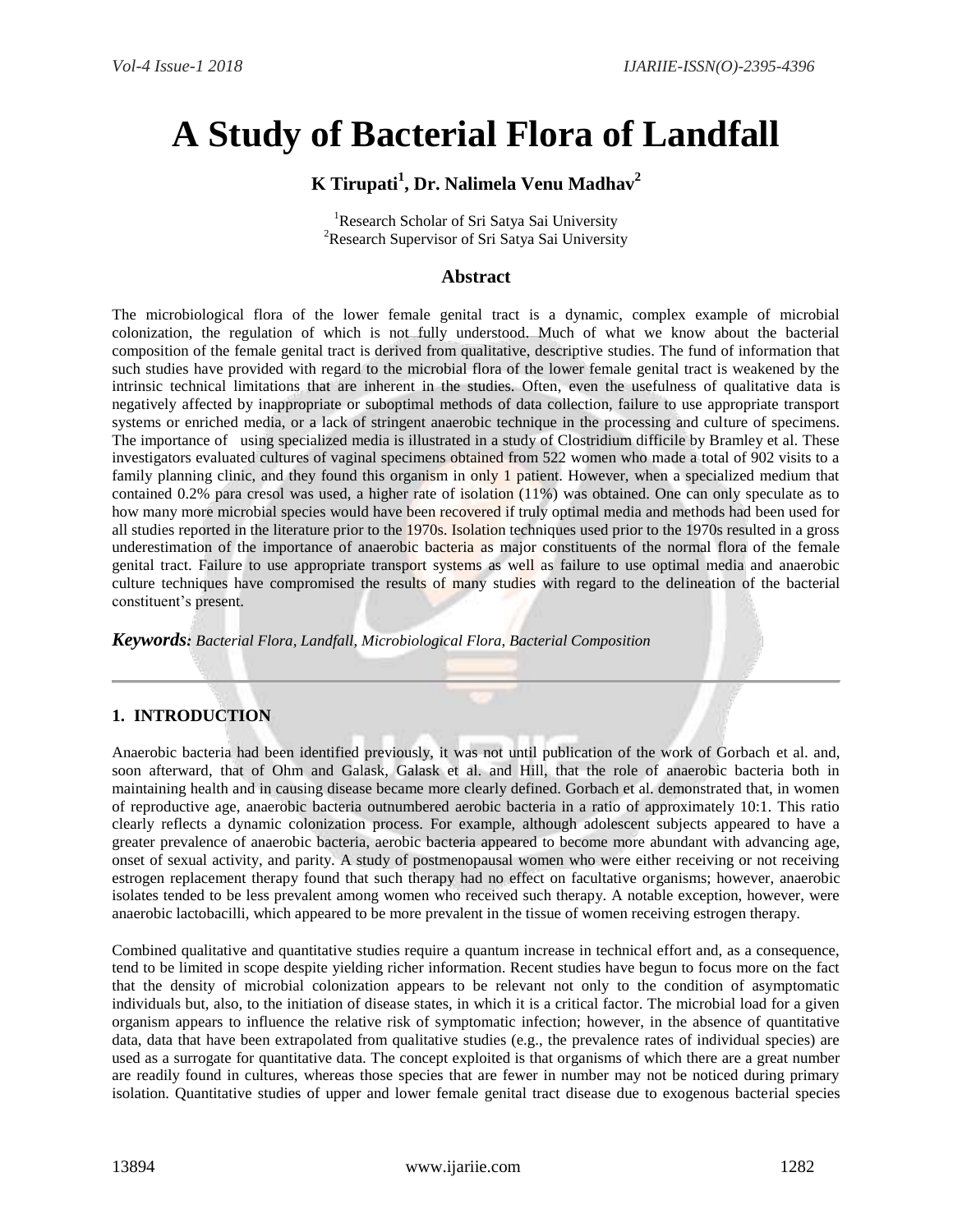(e.g., Neisseria gonorrhoeae) and endogenous bacterial species (e.g., Gardnerella vaginalis) have demonstrated one common finding: increased numbers of bacteria are found during the course of disease. The studies that have been published to date, although technically imperfect, do provide some information regarding the dynamics of the bacterial flora of the female genital tract.

### **2. REVIEW OF LITERATURE**

P. D. Klite, (2010) Intestinal bacterial flora and transit time of three neotropical bat species. J. Bacteriol. 90:375- 379. 1965.-Quantitative studies on the intestinal bacterial flora of three neotropical bat species revealed the following average bacterial populations: Molossus major, 104.8 bacteria per intestinal contents; Carollia perspicillata, 103.3; Chilonycteris rubiginosa, 103.9. In comparison, laboratory mice had an average of 109.7 bacteria per intestinal contents. Of 236 bacterial isolates obtained from 60 bats, bacteria of the Klebsiella-Aerobacter-Serratia group were found most frequently, followed by enterococci and Proteus spp. Bacteria of eight other groups were less frequently recovered. A large intestine, cecum, or appendix was absent in all three bat species, and the intestinal length was one-third to one-fifth of that in a mouse of comparable weight. The transit time through the short bat intestine was 15 min. The possible relationship of these unusual anatomical and physiological phenomena to the ability of Histoplasma capsulatum to survive in bat feces is discussed.

Iran J Microbiol, (2010) Despite improvements in modern diagnosis and therapies, hospital acquired infections remain a leading problem of global health systems. Healthcare workers mobile phones is a reservoir for potential pathogens. Despite the high possibility of being contaminated, mobile phones are rarely clean and are often touched during or after examination of patients and handling of specimens without proper hand washing. The main objective of the present study was to isolate, identify different types of bacteria and their antibiotic sensitivity from mobile phones of healthcare workers and non-health-care workers. Samples were collected aseptically by rolling over the exposed surfaces of the mobile phones inoculated on the agar plates and incubated aerobically. After incubation, plates were examined for growth. Bacteria were identified and antibiotic sensitivity was tested as per standard microbiological procedures. In this study a total of 175 samples were examined, out of which 125 samples were from healthcare workers (HCWs), 50 samples were from non-healthcare workers (non-HCWs). Among the mobile phones of HCW"s from ICUs, Acinetobacter baumannii (36.84%) was the predominant organism isolated followed by methicillin resistant Staphylococcus aureus (MRSA) (21.05%). Predominant organism isolated from HCW"s in operation theater was MRSA (46.66%). Out of 50 worker"s non-HCWs mobile phones samples cultured, 23 (46.00%) samples yielded growth of six different types of bacteria.

L El Oufir, (2005) Eight healthy volunteers (four methane excretors and four non-methane excretors) were studied for three, three week periods during which they received a controlled diet alone (control period), and then the same diet with cisapride or loperamide. At the end of each period, mean transit time (MTT) was estimated, an H2 lactulose breath test was performed, and stools were analysed. In the control period, transit time was inversely related to faecal weight, sulphate reducing bacteria counts, concentrations of total short chain fatty acids (SCFAs), propionic and butyric acids, and H2 excreted in breath after lactulose ingestion. Conversely, transit time was positively related to faecal pH and tended to be related to methanogen counts. Methanogenic bacteria counts were inversely related to those of sulphate reducing bacteria and methane excretors had slower MTT and lower sulphate reducing bacteria counts than non-methane excretors. Compared with the control period, MTT was significantly shortened (p < 0.05) by cisapride and prolonged (p < 0.05) by loperamide (73 (11) hours, 47 (5) hours and 147 (12) hours for control, cisapride, and loperamide, respectively, mean (SD)). Cisapride reduced transit time was associated with (a) a significant rise in faecal weight, sulphate reducing bacteria, concentrations of total SCFAs, and propionic and butyric acids and breath H2 as well as (b) a significant fall in faecal pH and breath CH4 excretion, and (c) a non-significant decrease in the counts of methanogenic bacteria. Reverse relations were roughly the same during the loperamide period including a significant rise in the counts of methanogenic bacteria and a significant fall in those of sulphate reducing bacteria.

## **3. BACTERIOLOGICAL STUDIES OF THE NORMAL FLORA**

Studies of the normal bacterial flora of the female genital tract are primarily limited to characterization of the types of bacteria present in women who do not have identifiable disease. It has effectively delineated the principal bacteria that reside in the female genital tract, although they have not delineated their quantitative interrelationship. In terms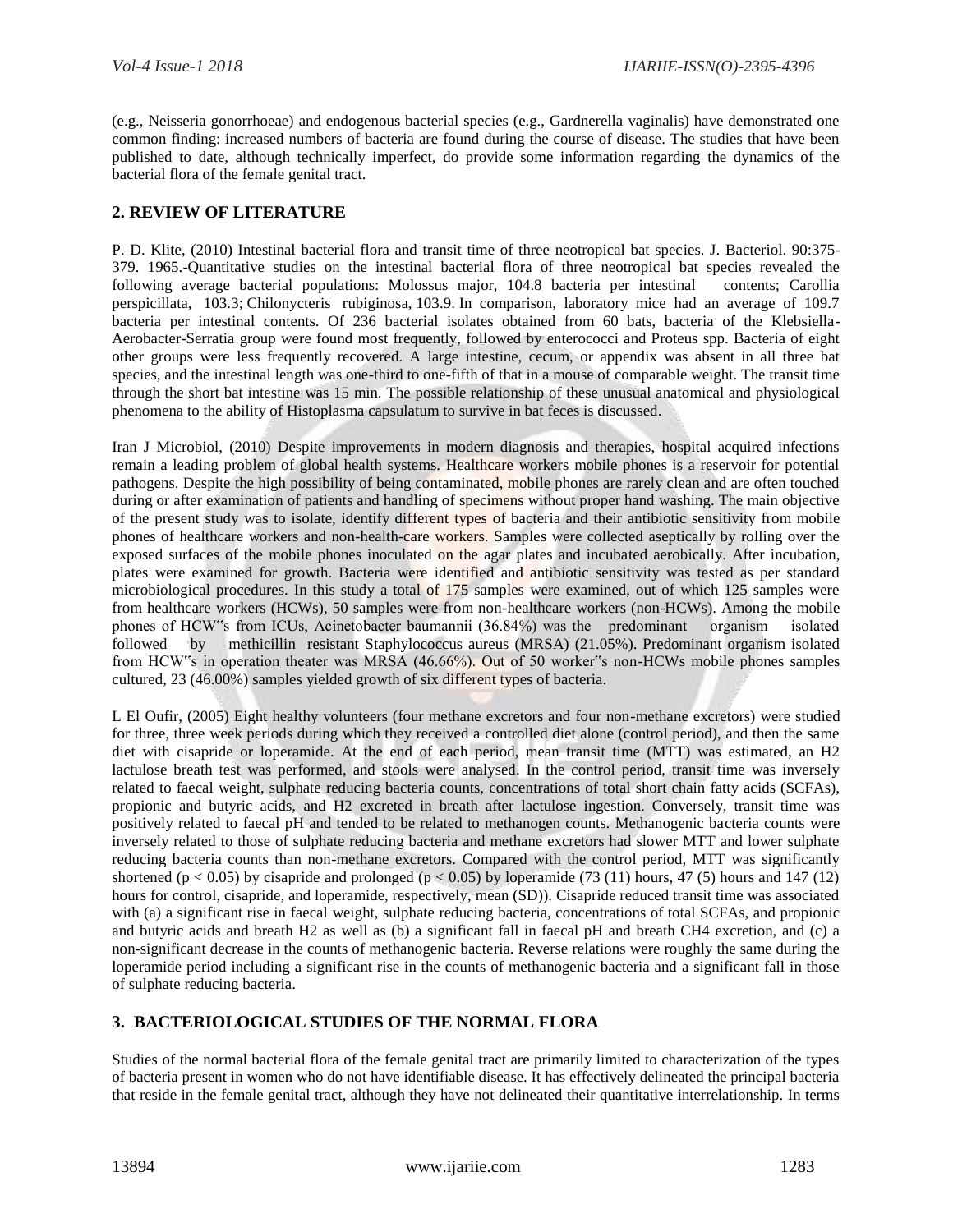of planning empirical therapy, it may be just as important to know which organisms are not isolated with high frequency as it is to know which organisms are commonly isolated.

## **4. PATHOGENS AND COMMENSAL ORGANISMS**

Within colonized tissues, such as those of the female genital tract, what constitutes a pathogen is dependent not only on the type of offending microorganism and its intrinsic virulence but, also, on the species complexity of the florathat is, the relative dominance, in numbers, of the various bacteria that can be recovered-in individual asymptomatic patients. According to traditional thinking, a pathogen was a microbe that was genetically endowed with a factor that, when expressed, caused disease. This postulate became central to the concept of the monomicrobial etiology of infectious diseases, which was derived from correlation of the disease back to the etiological agent. Examples that fit this concept well are diseases caused by N. gonorrhoeae or Treponema pallidum.

However, the mere presence of an unknown, exogenous, potentially pathogenic species does not necessarily constitute disease when disease is defined in terms of symptoms. Understanding how specific bacteria produce disease has been tied to knowledge of virulence properties, which allow the bacteria to function as monoetiological agents. Such microorganisms as Neisseria gonorrhoeae, Streptococcus pyogenes, Streptococcus pneumoniae, Haemophilus influenzae, Listeria monocytogenes, and Trichomonas vaginalis are not ordinarily part of the flora of the female genital tract. They bring the potential for disease to the vaginal/endocervical area by virtue of their inherent biological properties, although the presence of these properties clearly does not guarantee that disease will occur. Once the normal bacterial constituents of the female genital tract are defined, one is confronted with having to explain why apparently commensal bacteria (e.g., G. vaginalis, group B streptococci and Escherichia coli) can cause disease.

More than a century after Pasteur introduced the idea of monoetiological disease (the idea that 1 pathogen causes 1 disease), we still struggle with the definition of the term "pathogen". In the middle of the 19th century, Pasteur provided evidence that the presence of an organism, such as the anthrax bacillus, in a host is associated with disease; however, there frequently has been a tendency to think that the mere presence of certain organisms is synonymous with disease. It was not until the early part of the 20th century that Theobald Smith introduced the idea that disease was the result of the interplay between microbial virulence, dominance of the organism in terms of numbers, and the innate defenses of the host.

#### **C. Albicans: Vaginal Candidiasis**

During the past several decades, the many published surveys of vaginal flora specimens obtained from asymptomatic women have clearly shown that C. albicans may be present without the typical symptoms of yeast vaginitis. In a study by Glover and Larsen, the results of successive cultures of vaginal flora specimens obtained from women who were followed throughout pregnancy indicated that Candida species may be present in stable association with the genital epithelium. Moreover, the majority of women who have vaginal yeast also carry the organism in the gut. The typical rate of yeast carriage varies among populations and increases both after puberty and during pregnancy, which suggests an important role for host physiology in cases of vaginal candidiasis.

A relationship between estrogen levels and bacterial colonization has been recognized almost since the inception of studies of normal vaginal flora; this relationship holds true for Candida species as well. For example, rats are resistant to colonization by Candida species, unless the animals have an amount of estrogen sufficient enough to cause vaginal cornification. Growth of bacteria in the flora of the genital tract is stimulated by estrogen. Prevalence of Lactobacillus species and prevalence of yeast in different populations tend to show that the times when prevalence of Lactobacillus species is highest (during the reproductive years and, especially, during pregnancy) are also the times when the prevalence of Candida species is highest. Hydrogen peroxide-producing Lactobacillus species may co-colonize with Candida species. Although Candida species are less susceptible to the microbicidal effects of hydrogen peroxide than are non-catalase producers, such as N. gonorrhoeae and Streptococcus agalactiae, Candida species could be inhibited by hydrogen peroxide. This is presumably due to the fact that hydrogen peroxide damages cellular membranes unimpeded by the intracellular catalase. Classically, vulvovaginal candidiasis occurs in association with a significant increase in the number of colony-forming units of Candida species that are present in the tissue-invasive form. Any microbiological influence that allows the yeast concentration to increase may result in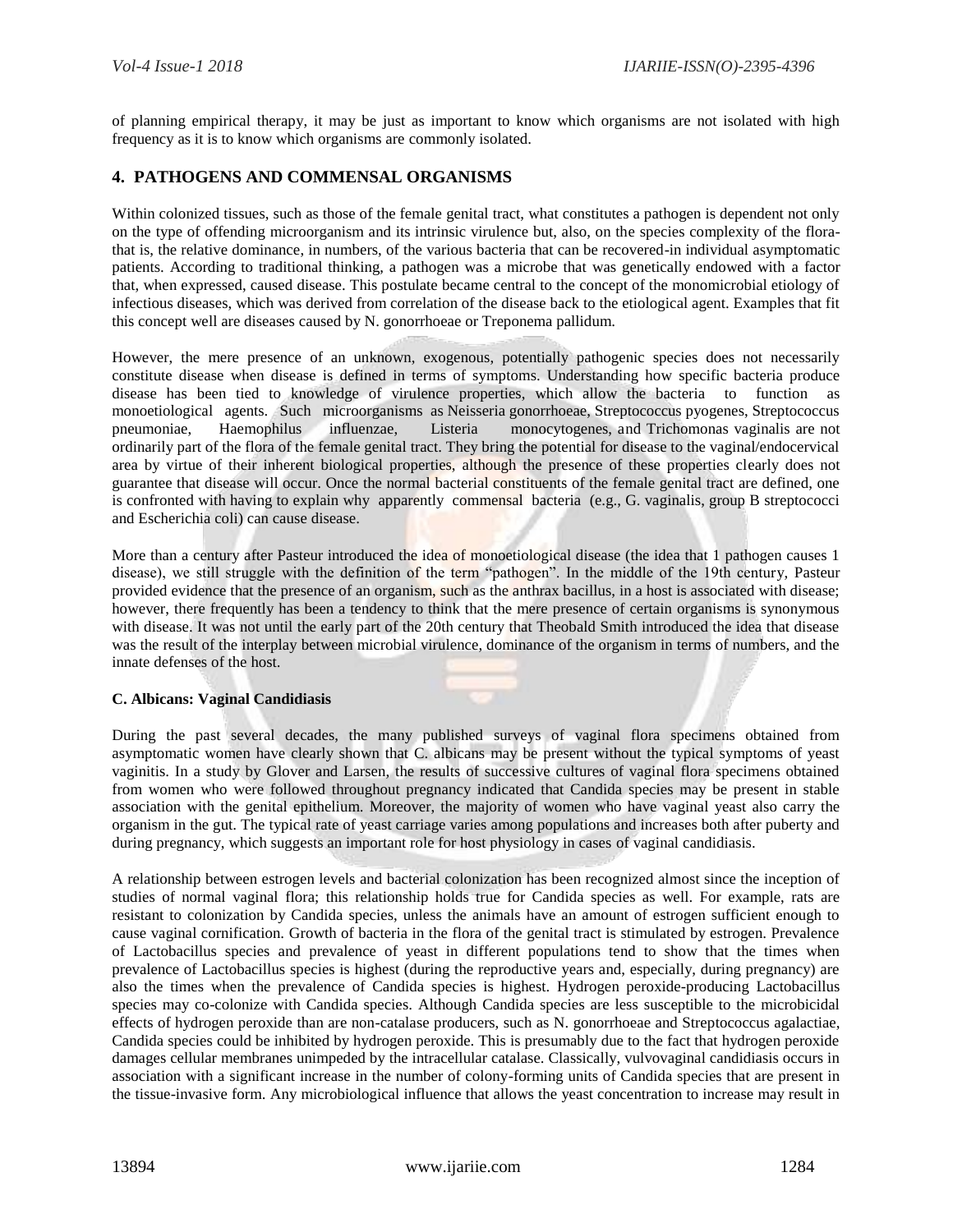the development of symptoms, and any microbiological effect that suppresses the number of yeast could ensure that it remains as a commensal organism.

#### **G. Vaginalis: Bacterial Vaginosis (Bv)**

The relationship of G. vaginalis to disease is not simply a phenomenon of cause and effect. G. vaginalis can be a common constituent of the vaginal flora of women, yet only a relatively small percentage of these women have symptoms or have a clinically significant vaginal discharge. McCormack et al. identified the presence of G. vaginalisin the vaginal samples obtained from 150 of 446 women who visited a student health center and who were free of clinically overt disease. Again, the difference between colonization and disease appears to be partially a function of the magnitude of replication of bacteria. Quantitative bacteriological studies have shown that symptoms that involve G. vaginalis are associated with >107 cfu per gram of vaginal fluid. If reintroduction occurs after therapy as a result of sexual contact with an untreated partner, the patient is usually asymptomatic; however, in such patients, the quantitative counts are <105 cfu per gram of vaginal fluid. For disease to occur, not only must there be an environment that will sustain G. vaginalis as a constituent of the microbiological flora, but something must happen to free the bacteria from the inhibitory restraints that govern the magnitude of its replication.

The complexity of microbial interrelationships is further suggested by the finding that effective clinical and microbiological cures can be achieved by use of metronidazole in only 75%-80% of patients. For metronidazole to function effectively, an organism must have a functional nitroreductase system. Only 15%-22% of Gardnerella isolates have this enzyme system. This observation has led investigators to speculate that the mechanism by which metronidazole has its effect involves its impact on the concomitantly flourishing anaerobic bacteria population, which sustains dominance in conjunction with Gardnerella species.

# **5. GBS: PRENATAL GROUP B STREPTOCOCCAL DISEASE**

Because of the relative abundance of studies that deal with GBS, there are sufficient fragments of information that one can use to infer some aspects of intergenus bacterial regulation. Certain clues lie in the demographics of the diseases caused by GBS. Although GBS is a leading cause of prenatal and maternal postpartum septicemia, the incidence of disease is grossly disproportional to that of colonization. Depending on the use of special media and the number of anatomical sites sampled, 14%-25% of women have GBS as a constituent of their vaginal flora. The best statistics are those that correlate the incidence of prenatal septicemia with material factors, including maternal antibody. Prior to the implementation of protocols for avoidance of GBS disease, the overall incidence of GBS prenatal septicemia was 1.2-3 cases per 1000 live births. The greater the quantity of GBS present (i.e., the greater the density of colonization), the greater the probability of disease. Maternal fever during parturition is the factor associated with the highest incidence of disease, followed by the presence of asymptomatic GBS bacteriuria in a gravida. A study of newborns with GBS septicemia has demonstrated that isolates recovered from these subjects have a greater ability to attach to epithelial cells than do isolates from newborns without septicemia. Although some of the genetic requisites are known, the need for high multiplicity of GBS has also been recognized. These observations emphasize the importance of discovering what regulates the number of colony-forming units per gram of vaginal fluid.

Chaisilwattana and Monif have published the most extensive study that explores the ability of GBS to inhibit grampositive and gram-variable constituents of the bacterial flora of the female genital tract. By use of an agar overlay assay technique, test strains of GBS were first inoculated and then were allowed to reach a level of heavy growth. The plate was then overlaid with new media. The target strain was then inoculated onto the fresh agar and was incubated to achieve heavy growth.

The GBS test panels uniformly inhibited group A, B, C, and G streptococci, lactobacilli, G. vaginalis, and most diphtheroid strains. Variable inhibition by GBS was observed with viridans streptococci, nonhemolytic (neither group B nor group D) streptococci, peptostreptococci, and enterococci. The GBS test panels did not inhibit the growth of either coagulase-negative staphylococci or S. aureus. The 23 GBS isolates from neonates or adults with septicemia did not differ from the 18 isolates from subjects without septicemia, with regard to their ability to inhibit the challenge bacteria. When converse testing was done, the growth of GBS isolates was uniformly inhibited by coagulase- negative staphylococci and by the majority of the enterococci, but it was not inhibited by S. aureus.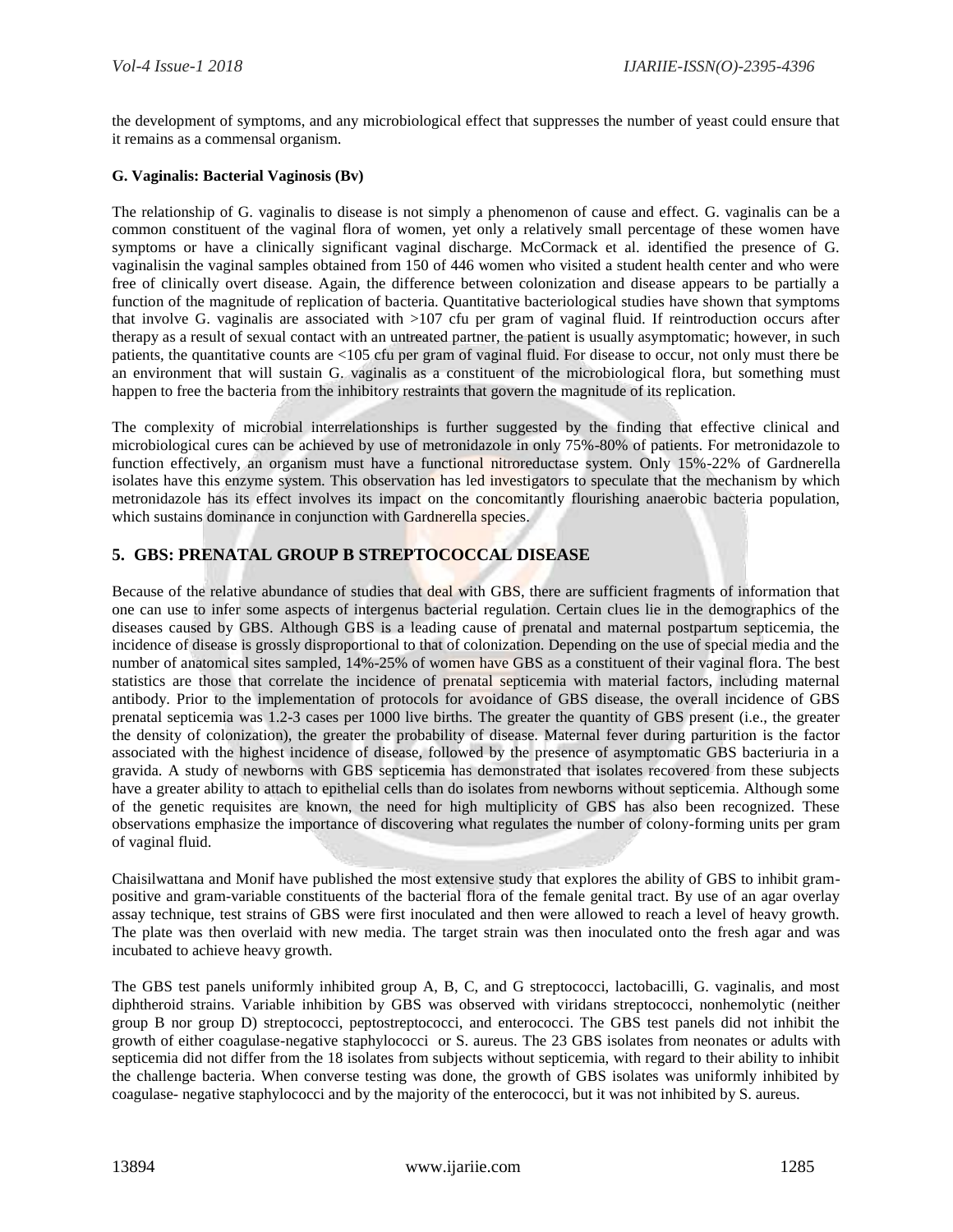#### **Regulation of Bacterial Flora**

"Bacterial interference" is the term applied to in vivo situations in which indigenous microbial species regulate colonization by pioneering exogenous microorganisms. Bacterial interference can occur for a variety of reasons. These reasons may include the production of antimicrobial substances by the interfering organism, the efficient use of some substrate in the local environment, preemptive attachment to tissue sites, or a more rapid rate of growth than that of competing organisms. Quantitative relationships among bacterial species appear to be a key regulator of bacterial interference. The magnitude of the inhibitory effect may be the result of the potency of the inhibitory substance and the number of producing organisms.

In a study of consecutive cultures of vaginal flora specimens, Carson et al. introduced the term "compatibility profiling" to describe the hypothesis that dominant regulatory bacteria could be identified by virtue of their ability to emerge as the sole isolate in samples in which numerical complexity would ordinarily be observed. When this hypothesis was applied to 781 isolates, the only bacteria that achieved single-isolate status were Lactobacillus species and G. Vaginalis. Once these bacteria were identified as "sole isolates," analysis was extended to identify the co-isolate when only 2 bacteria were recovered. The most prevalent of these bacteria were added to the initial key bacteria isolated, and the process was repeated for cases in which only 3 species of bacteria were recovered. The process was again repeated with use of cultures when 4 species of bacteria were present. This iterative process of additive grouping of bacteria established that bacteria such as coagulase- negative staphylococci and the enterococci were compatible with both Lactobacillus species and G. vaginalis. By inference, those bacteria that were not present were presumed to be susceptible to bacterial interference by the target bacteria or its subsequent isolates.

Certainly, confirmation of this hypothesis will require additional in vitro evaluation. Lactobacillus species appeared to be the major regulator of both G. vaginalis and selected anaerobic bacteria. Lactobacillus species were identified in 131 cultures of vaginal specimens. When Lactobacillus species were present, G. vaginalis was a co-isolate in 7 cultures. In only 1 of these 7 cases were fewer than 5 isolates observed, including the anaerobic bacteria present. In this study, inhibitory organisms appeared to include coagulase- negative staphylococci, which appeared to suppress S. aureus and the group B streptococci, and other β-hemolytic streptococci.

#### **The Role of the Lactobacilli**

Lactobacillus species are isolates that are commonly recovered from cultures of vaginal specimens obtained from post pubertal asymptomatic female patients. Quantitative studies have reported that vaginal washings contain ∼107 lactobacilli per gram of secretion. The most common Lactobacilllus species include L. acidophilus and L. fermentum; less common are L. plantarum, L. brevis, L. jensenii, L. casei, L. delbrueckii, and L. salivarius. More than 1 species may be present in an individual. A longitudinal study has shown variability in terms of species or combinations of species over time.

In an in vitro study, Skarin and Sylwan demonstrated the ability of Lactobacillus species to inhibit the growth of several bacterial species, including G. vaginalis, Mobiluncus species, Peptostreptococcus species, and Bacteroidesspecies. They attributed this inhibition primarily to production of a low pH. Reid et al. suggested an alternate mechanism of control of the bacterial flora by the lactobacilli. They found that cell wall fragments of Lactobacillusspecies could block attachment of bacterial uropathogens to uroepithelial cells. It is not clear whether this observation might also apply to vaginal epithelial cells or whether adherence of vaginal microorganisms to the epithelium might be blocked by this mechanism. Colonization of the introitus with Enterobacteriaceae species is a predisposing factor for urinary tract infection in women. Raz and Stamm showed that estrogen therapy helped alleviate recurrences of urinary tract infection in a cohort of women. Several lines of evidence support a role for estrogen in increasing the density of vaginal colonization by normal flora organisms.

Special focus has been placed on the idea that hydrogen peroxide production is a mechanism of bacterial antagonism of the Lactobacillus species. Eschenbach et al. advanced the concept that hydrogen peroxide, rather than pH, is a prime regulatory feature of the lactobacilli. They detected Lactobacillus species in only 35% of women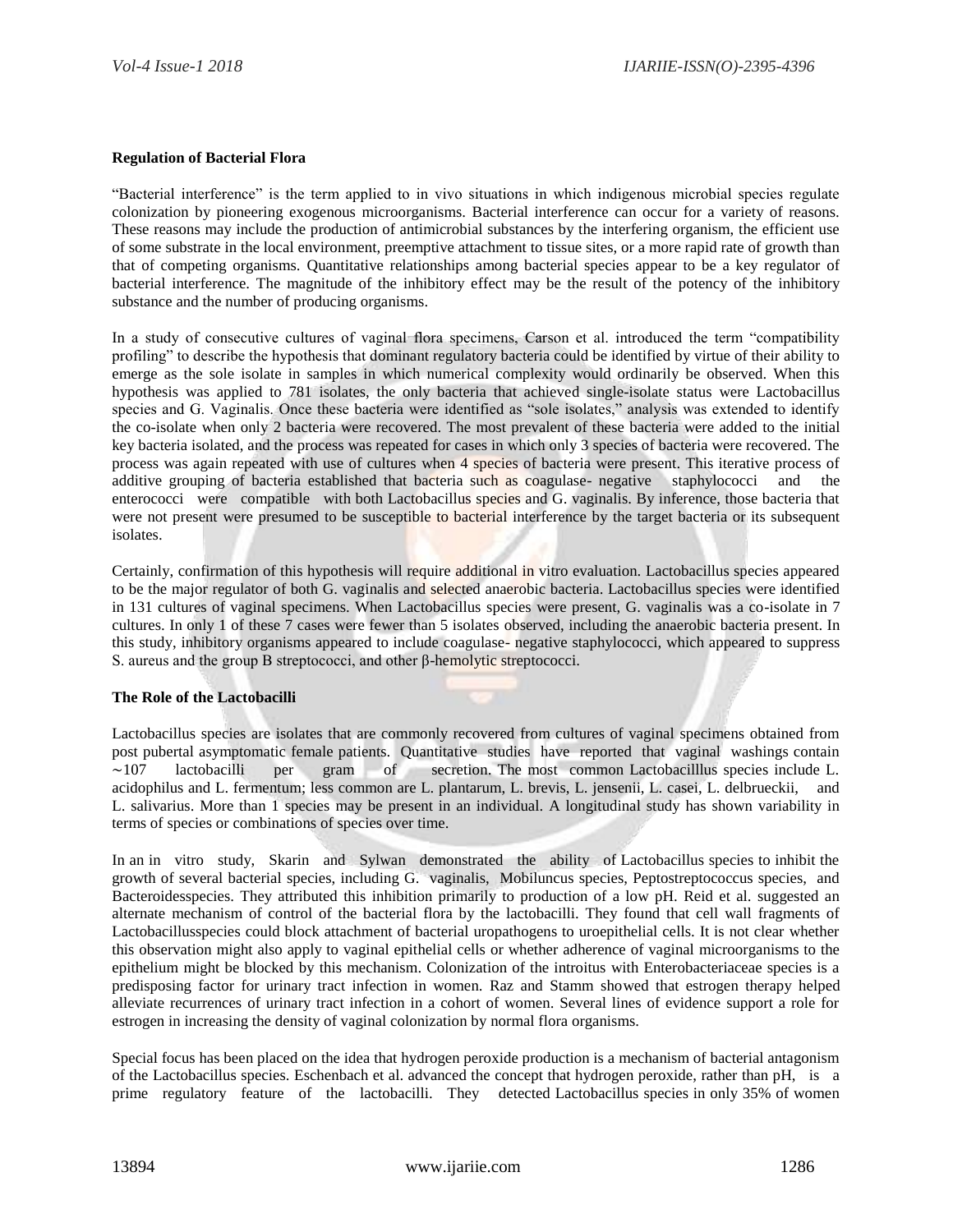with BV; of those women who were co-colonized with G. vaginalis and Lactobacillus species, only 11% had hydrogen peroxide-producing strains.

Hillier et al. demonstrated a significant correlation between the absence of hydrogen peroxide-producing lactobacilli and vaginal colonization by G. vaginalis, Bacteroides species, Peptostreptococcus species, and Mycoplasma hominis. There were no significant differences between strains of Lactobacillusthat produced hydrogen peroxide and those that did not, with regard to concomitant isolation of enterococci, GBS or α-hemolytic streptococci, and catalase-positive bacteria, such as diphtheroids, coagulase- negative staphylococci, and Enterobacteriaceae species. The prevalence of M. hominis or Ureaplasma urealyticum was unaffected when cultures contained hydrogen peroxide-negative Lactobacillus species or when no lactobacilli were isolated from these cultures. When a very simple flora exists, as it does in young adolescents, the lactobacilli are usually dominant in number, and when only a single isolate is recovered, it is usually a Lactobacillus species. This is notable in view of the close physical proximity of the vaginal introitus to the perineum, with its abundant and complex flora.

Sexual activity, tampon use, childbirth, and various other occurrences in the reproductive life of women are associated with an increasing complexity of the flora, but one must ask how Lactobacillus organisms are able to retain their dominant status for long periods of time. Of equal importance, one must ask how Lactobacillus species occasionally cease to be the dominant type of organism. Do other microorganisms have the ability to emerge with the same dominance as lactobacilli in some women? If so, what circumstances allow for the development of a flora that is not dominated by Lactobacillus species?

Inhibitory proteins have been isolated from strains of Lactobacillus acidophilus. Holmberg and Hallander documented the ability of Streptococcus sanguinus to inhibit the growth of L. acidophilus,

Lactobacillus fermentum, and Lactobacillus casei. Phonck and Hillier et al. reported that streptococci may inhibit vaginal lactobacilli. Skarin and Sylwan used L. acidophilus and L. lactus to analyze bacterial inhibition on the predominant organisms cultured from women with BV. Organisms such as G. vaginalis, Mobiluncus mulieris, M. curtisii, Peptosteptococcus assacharolyticus, Peptostreptococcus anaerobius, Bacteroides fragilis, and Peptococcus species (now classified as "Peptostreptococcus species") were inhibited by lactobacilli. In this study, the ability to acidify the medium was better correlated with inhibition than was production of hydrogen peroxide. Skarin and Sylwan found that L. acidophilus produced wider zones of inhibition on plate assays and more lactic acid than did Lactobacillus lactis.

A number of reports have emphasized that production of hydrogen peroxide is the key feature in the antimicrobial action of lactobacilli. Zheng et al. demonstrated that, although hydrogen peroxide had little effect on the quantity of viable N. gonorrhoeae in culture at neutral pH, the peroxide became more effective at acidic pH. Although this result was obtained with a catalase-negative organism, Larsen and White showed a similar result with the catalaseproducing C. albicans. Perhaps it is appropriate to conclude that probiosis in vivo is likely to be multifactorial and that synergy between several factors exists.

# **6. CONCLUSION**

Bacteria are the smallest and most hardy microbe in the soil and can survive under harsh or changing soil conditions. Bacteria are only 20-30% efficient at recycling carbon, have a high N content (10 to 30% N, 3-10 C:N ratio), a lower C content, and a short life span. There are basically four functional soil bacteria groups including decomposers, mutalists, pathogens and lithotrophs. Decomposer bacteria consume simple sugars and simple carbon compounds, while mutualistic bacteria form partnerships with plants including the nitrogen-fixing bacteria (Rhizobia). Bacteria can also become pathogens to plants and lithotrophic bacteria convert nitrogen, sulfur, or other nutrients for energy and are important in nitrogen cycling and pollution degradation. Actinomycetes are classified as bacteria but are very similar to fungus and decompose recalcitrant (hard to decompose) organic compounds. Bacteria have the ability to adapt to many different soil microenvironments (wet vs. dry, well oxygenated vs. low oxygen). They also have the ability to alter the soil environment to benefit certain plant communities as soil conditions change. Here, we demonstrate that while perturbations impact the whole community, distinct and ecophysiologically informative changes appear on and below the genus level, illustrating the importance of fine-scale